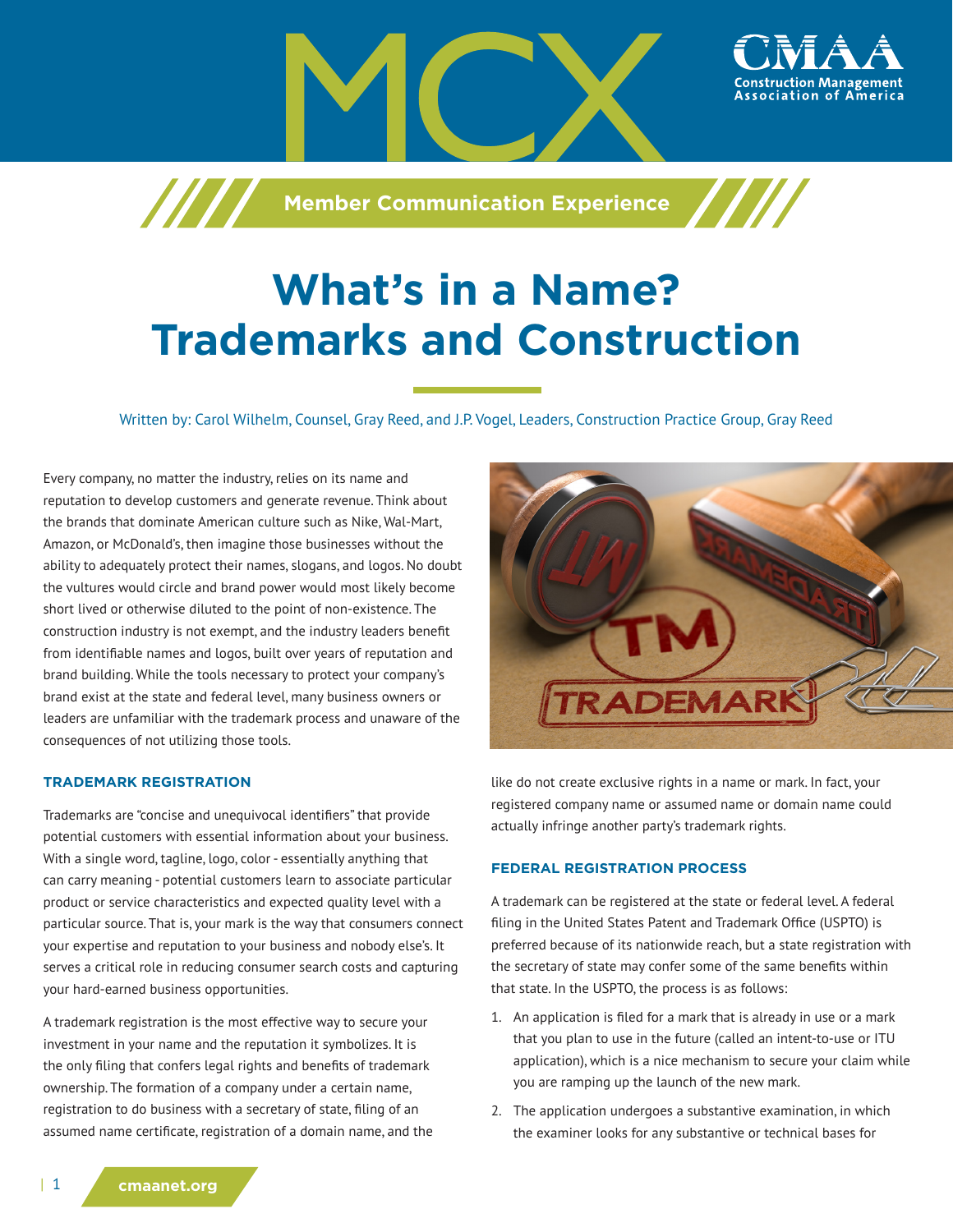refusing the application. If there are issues to be addressed, you have an opportunity to respond.

77. 77

- 3. When all issues are resolved, the application is approved for publication, which is a 30-day period in which third parties may come forward with any objection to the application.
- 4. If nobody comes forward, a use-based application will proceed to registration and an ITU application will receive a notice of allowance. An ITU application will not mature to registration until the applicant files a document notifying the USPTO that it has begun using the mark. This statement of use may be filed up to three years after the notice of allowance is issued. When the statement of use is filed, the registration will issue.

Regardless of how long the process takes, all rights and priorities arising from an issued registration will date back to the filing date of the application.

## **BENEFITS OF REGISTRATION**

When a trademark registration issues, it provides significant evidentiary advantages in the registrant's favor, including prima facie evidence of the validity of the mark and of the registrant's ownership and exclusive right to use the mark, either throughout the entire United States or potentially throughout a particular state, depending upon where you filed. Validity, ownership, and exclusive right to use are essential elements for any effort to stop an infringement of your mark. A registration establishes them from the outset. Without a registration, you will be required to prove each element individually with specific evidence, which is much more difficult, costly, and uncertain.

Your trademark registration will block others from registering the same or similar mark for the same or related goods and services. For parties who conduct clearance searches before adopting new marks, your registration would likely discourage them from picking something too close. If they do not see you on the register or otherwise know about you, then you could end up being limited by their trademark registration when you try to expand your business, as discussed below.

## **PROTECTION FOR EXPANSION**

A compelling benefit for the construction industry is the presumptive nationwide or, if applicable, state-wide exclusive right to use. Even if you have a limited area of operation currently, as of your trademark registration date, you are deemed the owner of the mark throughout the registration territory (subject to prior uses already in place before your registration). This means that you would have the luxury to expand to or take projects in other parts of the territory at your own pace, without fear of another party using the same or similar

mark there first. In Texas, for example, there would be no arguments over who operated in Dallas County first or in Harris County first. If confusion arises with another party's mark when you enter the new territory, you win if your registration precedes their first use there. This is a very significant advantage with a federal registration, essentially preserving your ability to market and take projects anywhere in the country. Without the registration, winning a bid in a new city could inadvertently expose you to a trademark infringement claim.

#### **PROTECTION ONLINE**

Another growing benefit of having a federal trademark registration is dealing with online infringements and issues. Most of the large service providers and industry websites have procedures in place to address infringements of trademarks (and also copyrights). Generally, when you can show the provider that you have a trademark registration and that another party is infringing your mark, the provider will take down the infringing use. There are subsequent steps in the process, but you can often get quick relief without having to go to court.

#### **ENFORCEMENT**

Finally, trademark rights are not self-enforcing. Whether or not you have a trademark registration, the vigilance with which a trademark owner enforces its rights against third parties significantly affects the scope of rights in the trademark. This is tied to the notion that a trademark is intended to identify a specific source of goods or services under a particular brand name. If a trademark owner permits multiple uses of similar trademarks on similar services, then the mark is weakened because it no longer identifies a specific source. The more uses that are permitted to coexist with the trademark owner's use, the less able the trademark owner is to stop any one of the other uses.

#### **CONCLUSION**

Construction companies customarily own expensive assets, such as equipment, software, and office space, but perhaps the most valuable asset is its name and brand, which cannot be bought and is earned through years of reputation building. Protecting your name and reputation in the geographic areas you aspire to do business must be a priority. After all, another company or construction professional could thrive off your failure to do so.

Trademark law is complicated and filing procedures can be complex. Therefore, it's recommended to work with an experienced intellectual property attorney to make sure your brand has the most comprehensive protection.